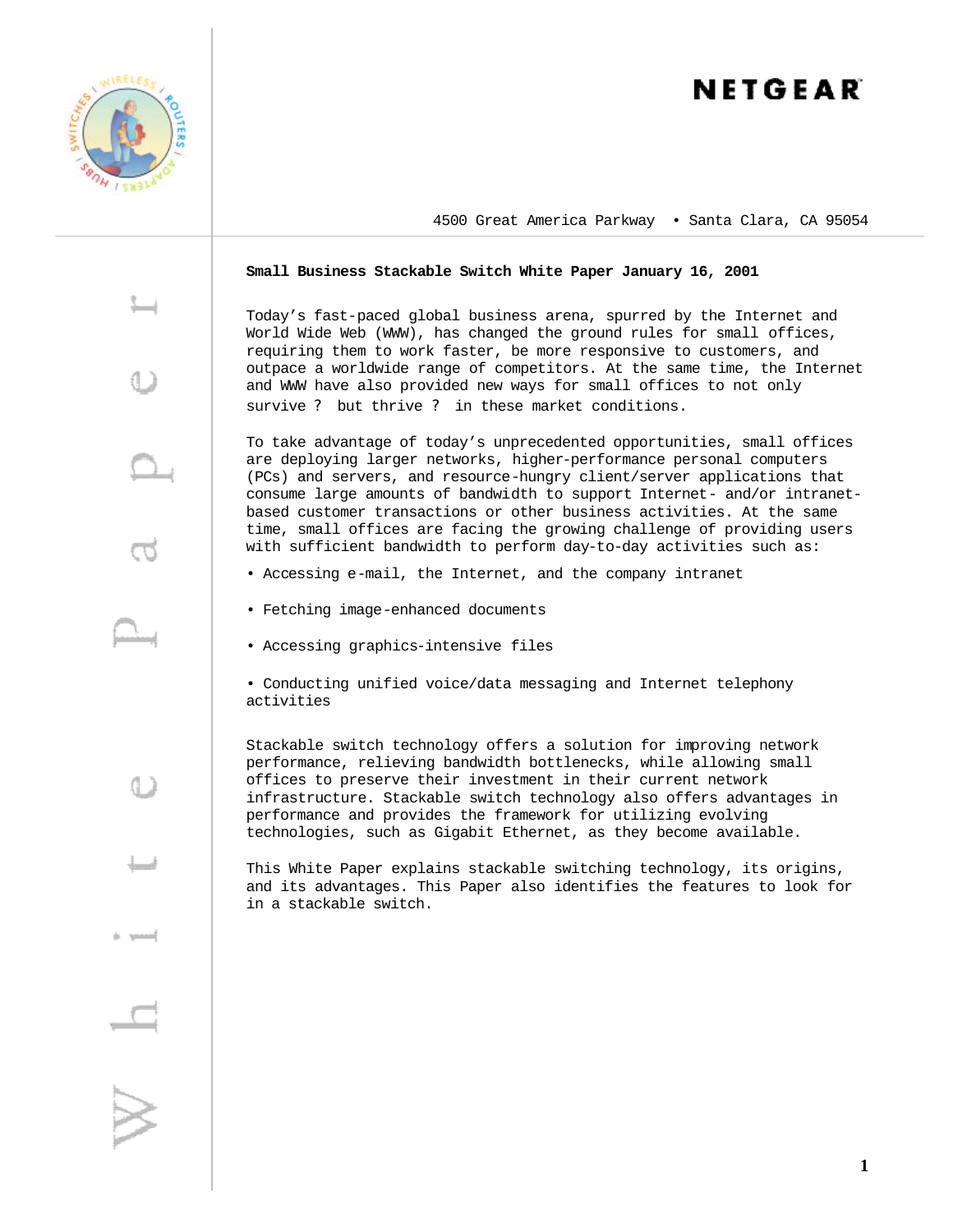### The History of Stackables

Historically, the stackable concept has been the preferred method of moving data between different nodes and devices on larger networks (more than 20 users). First introduced in network hubs, the stacking solution proved immediately successful for many reasons, particularly those of flexibility and price.

With the advent of the network switch, the stackable concept became popular once again. Unlike hubs, which are designed to share the available bandwidth through port bandwidth degradation, a stackable switch provides full bandwidth to each of the ports on the switch. For example, a heavy-traffic hub with 16 10/100 ports might forward as little as 6.25 Mbps per port, while a full-duplex switch can move close to 200 Mbps of data on each port.

#### What is a Stackable Switch?

Stackable switches are single-configuration switches that can be stacked and interconnected through proprietary ports. The concept of stacking, however, is more than just physically placing one switch on top of another or connecting some switches using a proprietary connection.

The essence of stacking starts with bandwidth. In a stacking arrangement, the connection between any two switches must provide future-proof bandwidth to prevent oversubscription as additional switches are added. For this reason, stackable switches that have a high-performance, high-availability uplink port can create a fat-pipe connection between cascaded switches that boosts the backbone bandwidth, eliminating backbone bottlenecks and network-looping issues.

A stackable solution should also free users from the yoke of having to choose between performance and price. Unlike chassis-based solutions, which require a significant initial investment of the physical chassis, truly stackable solutions should allow users to buy only the number of ports required at the time of purchase, with the ability to upgrade to additional ports at a later date. (This advantage was one of the key reasons contributing to the popularity of stackable network hubs.)

Additional benefits derived from a scalable stacking technology include: • Seamless migration from 10 Mbps to 100 Mbps to 1000 Mbps (1 Gbps).

• Easy expansion to match an organization's future networking requirements. For example, you can readily expand network size (number of nodes), and performance (bandwidth) in incremental steps, maintaining interoperability throughout.

**•** The flexibility to redeploy network resources if and when the need arises. Scalable stacking technology also makes it easy to add switches to support more users, thereby providing greater bandwidth and protecting against network downtime. In this way, small office can respond to business changes while obtaining peak performance from existing infrastructure.

# The Challenges of Network Growth

In assessing your own need for scalable solutions, consider the potential impact of the following industry-wide trends on your network.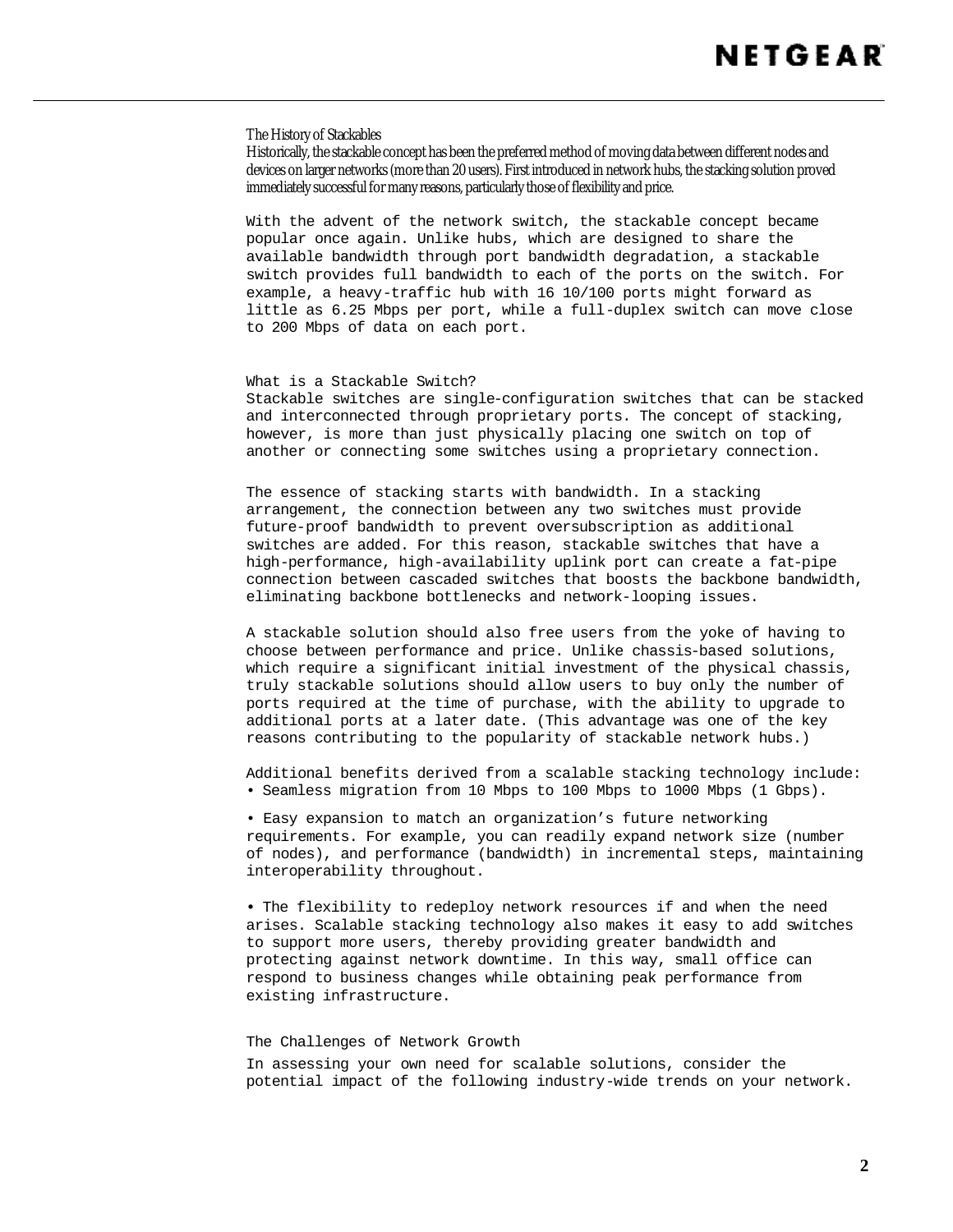| Trend                                                        | mpact                                                                                                                                                                                                                                                                                                                                                                                                                                                                                                                                         |
|--------------------------------------------------------------|-----------------------------------------------------------------------------------------------------------------------------------------------------------------------------------------------------------------------------------------------------------------------------------------------------------------------------------------------------------------------------------------------------------------------------------------------------------------------------------------------------------------------------------------------|
| Deploying high-<br>performance PCs as<br>clients and servers | Today's Pentium III-based clients and servers can place<br>significant amounts of information on the network.                                                                                                                                                                                                                                                                                                                                                                                                                                 |
| Increasing reliance<br>on client/server<br>solutions         | More and more applications are being installed on servers<br>rather than on desktop PCs, greatly increasing the amount of<br>traffic on the network. At the same time, the applications<br>themselves are requiring greater bandwidth. This trend will<br>accelerate as small offices increase their reliance on<br>resource-intensive applications such as distributed data<br>bases, e-mail supporting multimedia attachments, CAD, audio<br>and video transmissions, groupware and push technologies.                                      |
| The avalanche of IP<br>traffic                               | The increasing dependency on the Internet and intranets as<br>business tools means that large files are uploaded and<br>downloaded frequently over the network. In fact, the<br>widespread popularity with the Internet and Web browser-<br>based applications has made IP the primary protocol on the<br>small-business intranet.                                                                                                                                                                                                            |
| Dramatic rise in<br>backbone traffic                         | In the past, data traffic flow within the workplace followed<br>the "80/20 rule," which held that 80% of network traffic<br>stayed within the workgroup and only 20% was traffic to and<br>from the server. In a recent survey, Dataquest, a market-<br>research firm in San Jose, CA, found that the deployment of<br>applications on the server, coupled with the increasing use<br>of intranets and the Internet, has inverted the 80/20 rule,<br>with 80% of the network traffic making it to the server and<br>only 20% remaining local. |
| Architectural shifts                                         | The trend of deploying "thin clients" ? desktop devices<br>equipped with a minimum of computing power ? places an<br>additional strain on network capacities. Thin clients need<br>to contact the server continuously, not only to download the<br>initial applications, but also for applets that change fonts<br>or create tables.                                                                                                                                                                                                          |
| Consolidating<br>networks                                    | As older technologies are phased out within an organization<br>and those legacy users migrate to Ethernet, the number of<br>people sharing Ethernet bandwidth increases.                                                                                                                                                                                                                                                                                                                                                                      |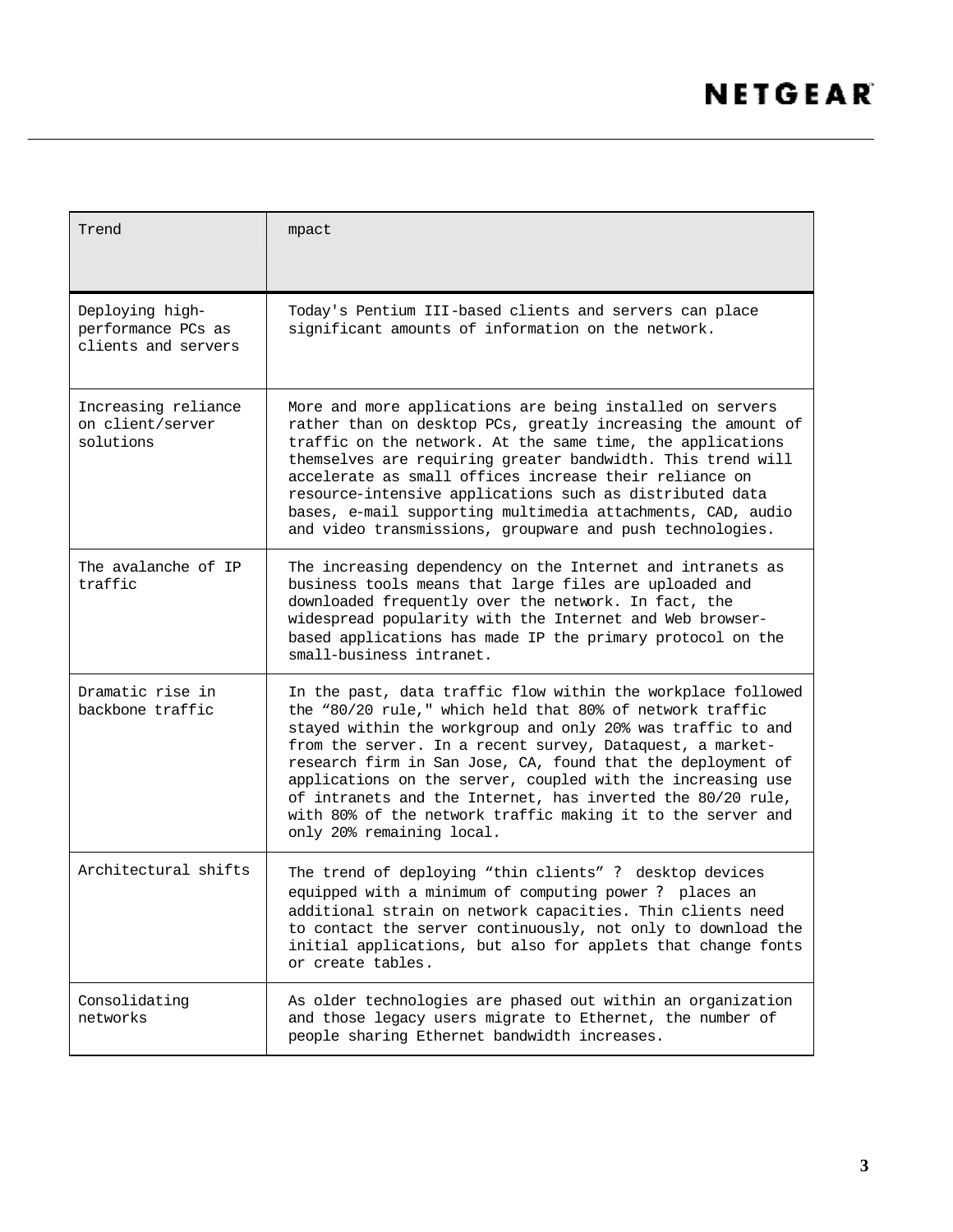The Expense of Network Downtime and Lag Time As a small business increases its dependency on the network, its employees ? and its customers ? become less tolerant of LAN downtime and sluggish response times. At a small business that sells musical CDs, for example, operators taking telephone orders typically interact with the corporate database and with the database of an outside credit-card company. When demand on the system is high (just after a radio advertisement is aired or following a catalog mailing, for instance), response time slows. A delay of a second or two is irritating, but a delay of 15 seconds or more means the small business risks losing the sale and the customer. This example illustrates how the network plays an integral role of how a small company conducts business. Not many companies can live without it.

In fact, a survey conducted by the International Data Corp., a marketresearch firm in Framingham, MA., found that nearly 75% of managers consider their networks to be critical to their company's operations. Moreover, network downtime can be exceedingly expensive. In fact, by some accounts, network downtime results in financial losses that cost companies hundreds or even thousands of dollars per hour.

Clearly, small offices have to provide more capacity and higher reliability to their networks. But because the networks have become critical to the company, managers can't just yank everything out and start over (much as they might like to). Hence, the window of opportunity for scalable stacking technology.

## Features to Look for in a Stackable Switch

Stackable switches offer a variety of features that may affect their suitability in a small business environment. The following sections describe some of the key features to consider before making a switch purchase decision.

#### *Backplane Speed*

Traffic between switches travels along a high-speed backplane. Therefore, it is important to use stackable switches that employ fast backplane speeds to maintain the highest performance to the desktop ? especially as the network grows.

### *Load Balancing*

Load balancing refers to a switch's ability to distribute network traffic evenly and intelligently across the backbone that exists between two switches. In this way, load balancing ensures that traffic is distributed efficiently and effectively across the stacking connections.

#### *Fault Tolerance and Redundancy*

Fault tolerance and redundancy are important switch functions. With these features, the failure of one link causes the switch to automatically reroute packets to one of the remaining operational links, usually without users noticing the exchange. In this way, fault tolerance and redundancy ensure network integrity and avoid network segregation if a link goes down. The switch you select should also support "intelligent" fault-recovery capabilities, which allow it to